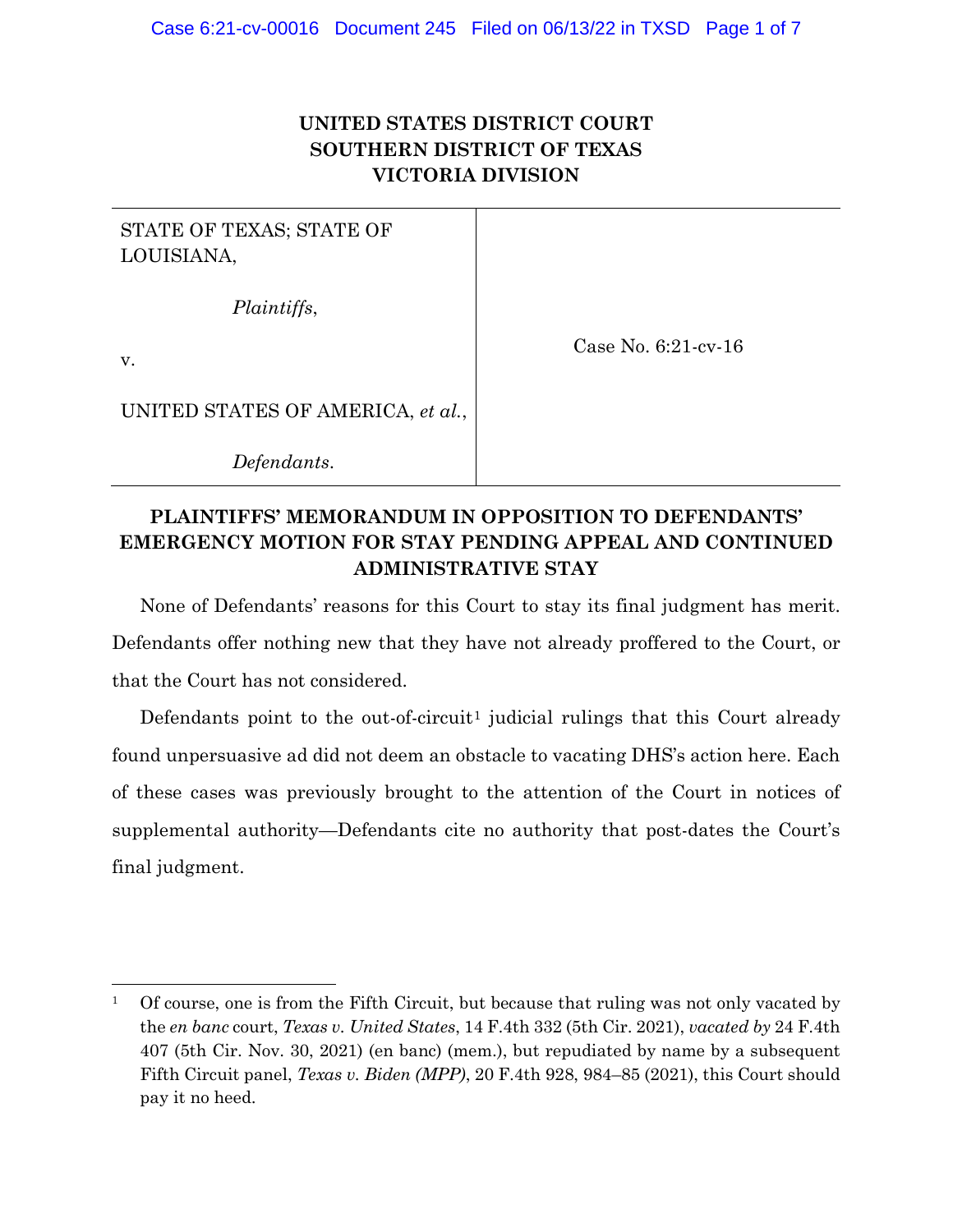#### Case 6:21-cv-00016 Document 245 Filed on 06/13/22 in TXSD Page 2 of 7

Except one: Defendants argue that today's Supreme Court ruling in *Garland v. Aleman Gonzalez*, No. 20-322, 596 U.S. --- (2022), provides a basis to stay this Court's final judgment because it held that 8 U.S.C. § 1252(f)(1) forbids courts from issuing any injunctive relief relating to Sections 1221–1232 of the Immigration and Nationality Act. ECF 244 at 3. *Gonzalez's* holding was the provisions forbade "entering injunctions." Sip Op. at 5. Of course, this Court did not issue injunctive relief—but Defendants argue that vacatur is similar enough to fall within the ambit of the Supreme Court's ruling. ECF 244 at 3.

But the Supreme Court has described section 1252(f)(1) as "nothing more or less than a limit on injunctive relief." *Reno v. Am.-Arab Anti-Discrimination Comm*., 525 U.S. 471, 481 (1999). "Section 1252(f)(1) thus prohibits federal courts from granting classwide injunctive relief against the operation of §§ 1221–1232." *Jennings v. Rodriguez*, 138 S. Ct. 830, 851 (2018) (cleaned up)

The APA's default remedy is vacatur of the challenged rule and remand to the promulgating agency for further proceedings. 5 U.S.C. § 706(2) (requiring court to "hold unlawful and set aside agency action, findings, and conclusions found to be" noncompliant with the APA); *see also United Steel v. Mine Safety & Health Admin*, 925 F.3d 1279, 1287 (D.C. Cir. 2019) ("The ordinary practice is to vacate unlawful agency action.").

A district court's authority to set aside or vacate administrative action under 5 U.S.C. § 706 differs from its power to enjoin unlawful action. In *Monsanto Co. v. Geertson Seed Farms*, the Supreme Court distinguished vacatur as a "less drastic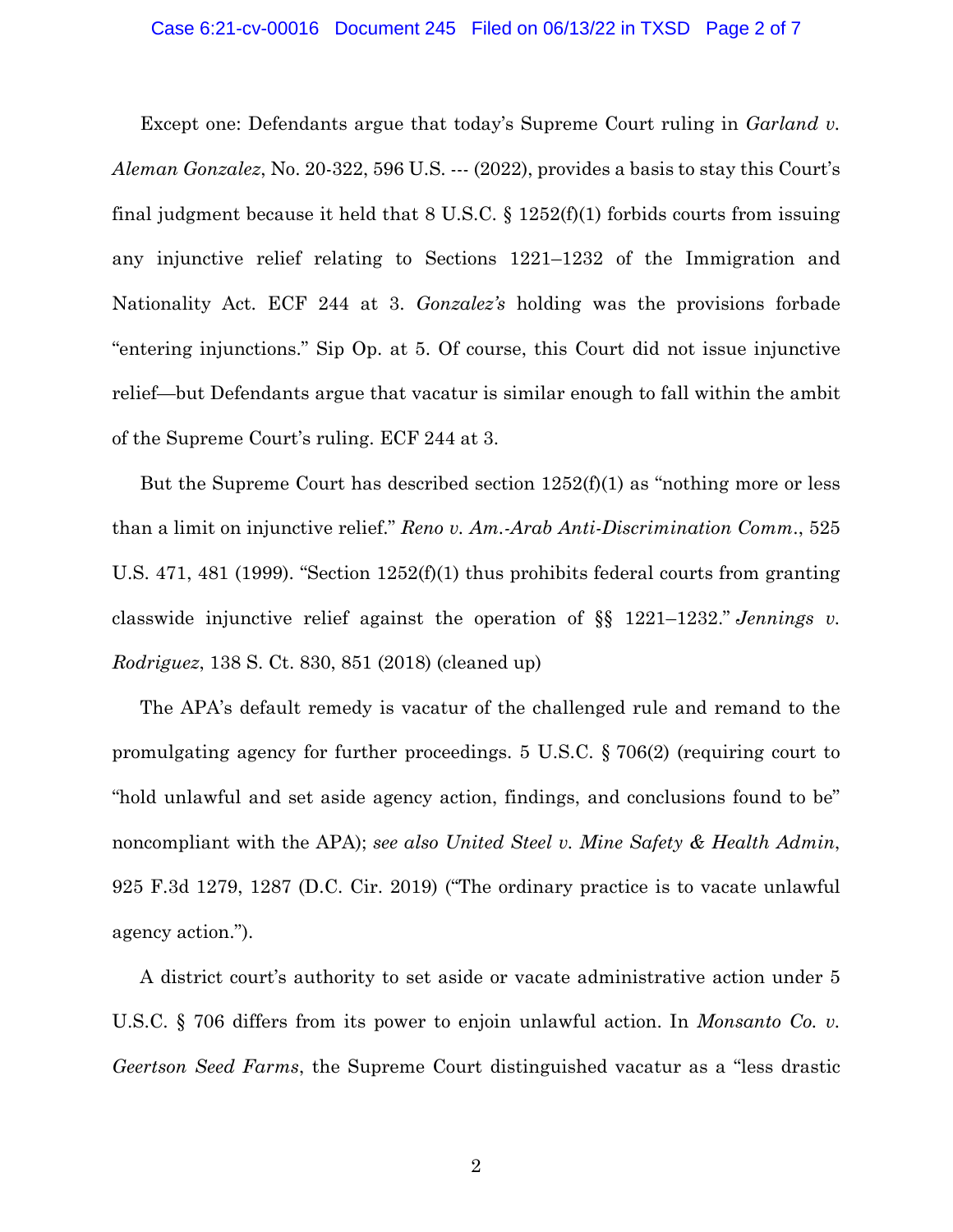#### Case 6:21-cv-00016 Document 245 Filed on 06/13/22 in TXSD Page 3 of 7

remedy" than an injunction. 561 U.S. 139, 165-66 (2010). An order vacating administrative action does not "enjoin or restrain" the INA's operation because vacatur alone does not enjoin anything at all.

Defendants maintain that even if it does not "enjoin," vacatur falls within the term "restrain." ECF 244 at 3–4. But "the title of a statute or section can aid in resolving an ambiguity in the legislation's text." *INS v. Nat'l Ctr. for Immigrants' Rights, Inc.*, 502 U.S. 183, 189 (1991); *see also* A. Scalia & B. Garner, *Reading Law: The Interpretation of Legal Texts* 221 (discussing the "Title-and-Headings Canon"). And the Supreme Court has found the title of Section  $1252(f)(1)$  relevant to its meaning: "By its plain terms, and even by its title, that provision is nothing more or less than a limit on injunctive relief." *Reno*, 525 U.S. at 481. The title of that section is: "Limit on *Injunctive* Relief: In General." 8 U.S.C. § 1252(f)(1) (emphasis added).2

But this Court already foresaw this issue in its order vacating the action here:

The Court is mindful that the Supreme Court recently requested supplemental briefing on, among other issues, "Whether 8 U.S.C. § 1252(f)(1) imposes any jurisdictional or remedial limitations on the entry of injunctive relief, declaratory relief, or relief under 5 U.S.C. § 706." *Biden v. Texas*, \_\_\_\_ S.Ct. \_\_\_\_, \_\_\_\_, No. 21-954, 2022 WL 1299971, at \*1 (May 2, 2022). Section 1252(f) does not apply here because, among other reasons, the Court vacates a rule. *Capital Area Immigrants' Rights Coal. v. Trump*, 471 F. Supp. 3d 25, 60 (D.D.C. 2020); *see also Texas MPP*, 20 F.4th at 1003–04; *Preap*, \_\_\_ U.S. at \_\_\_\_, 139 S.Ct. at 962; *Texas I*, 524 F. Supp. 3d at 641.

<sup>&</sup>lt;sup>2</sup> That "enjoin or restrain" refers solely to injunctive relief is reinforced by Fed. R. Civ. P. 65, which demonstrates that "restrain" refers to the form of injunctive relief known as a "temporary *restraining* order." (emphasis added; under section heading of "Injunctions and Restraining Orders")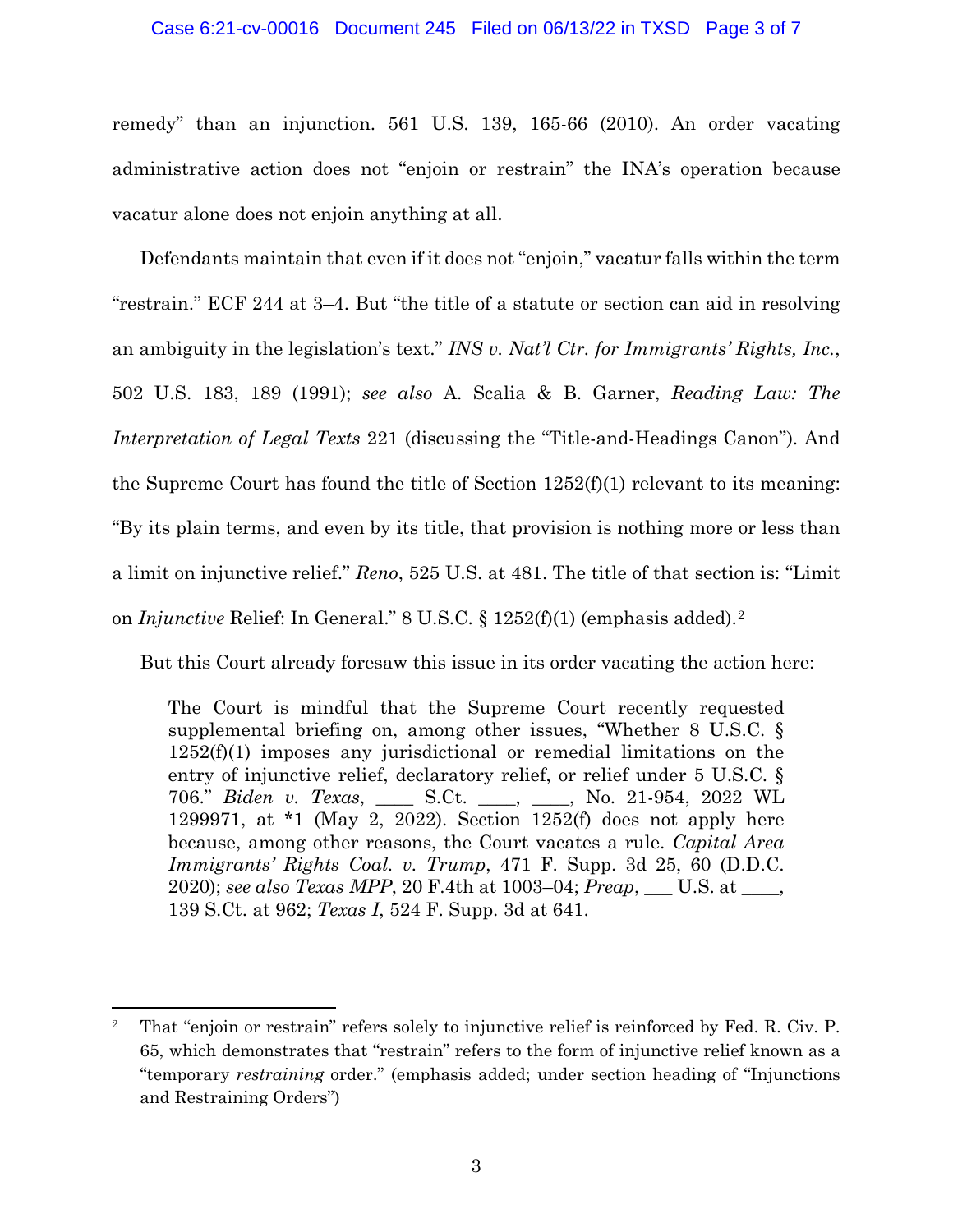ECF 240 at 94 n. 71.3 Nothing in *Gonzalez* changes this analysis.

"The party requesting a stay bears the burden of showing that the circumstances justify an exercise of that discretion." *Nken v. Holder*, 556 U.S. 418, 433–34 (2009). Courts "consider four factors in deciding whether to grant a stay pending appeal: (1) whether the stay applicant has made a strong showing that he is likely to succeed on the merits; (2) whether the applicant will be irreparably injured absent a stay; (3) whether issuance of the stay will substantially injure the other parties interested in the proceeding; and (4) where the public interest lies." *Texas v. United States*, 787 F.3d 733, 746–47 (5th Cir. 2015) (cleaned up). "A stay is not a matter of right, even if irreparable injury might otherwise result to the appellant." *Id.* (cleaned up).

To show that they satisfy these factors, Defendants recycle arguments previously raised by Defendants and rejected by this Court. Some examples:

<sup>3</sup> Another Court explained this distinction as well:

<sup>[</sup>Defendants point] to Section 1252(f)'s dictate that "no court (other than the Supreme Court) shall have jurisdiction or authority to enjoin or restrain the operation of the provisions of [8 U.S.C. §§ 1221–32] other than with respect to the application of such provisions to an individual alien against whom proceedings under such part have been initiated." *Id.* at 10–11. But . . . by vacating the Rule, the Court is not enjoining or restraining the INA's operation.

*Cap. Area Immigrants' Rts. Coal. v. Trump*, 471 F. Supp. 3d 25, 59–60 (D.D.C. 2020), *appeal dismissed as moot sub nom. I.A. v. Garland*, No. 20-5271, 2022 WL 696459 (D.C. Cir. Feb. 24, 2022).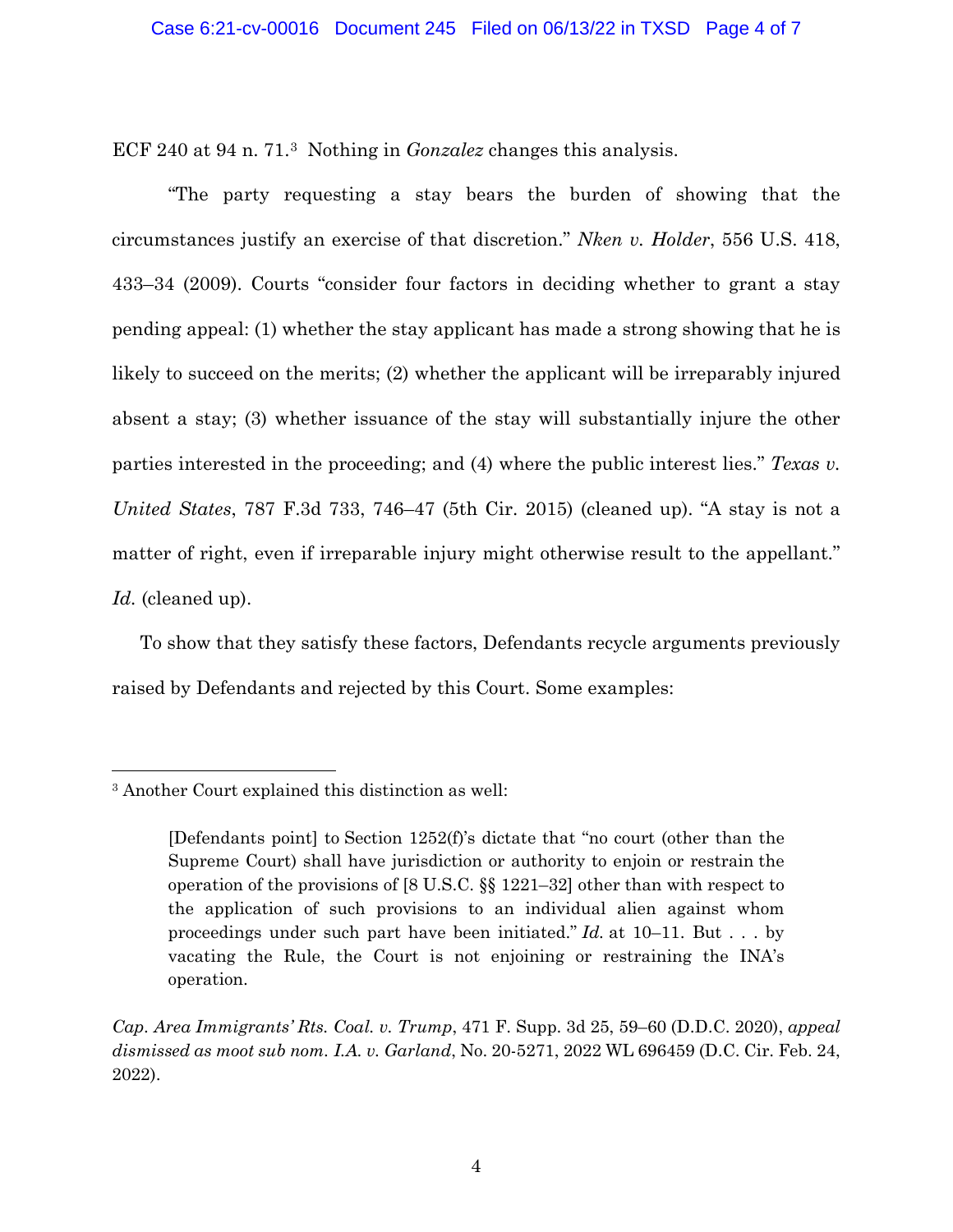- Defendants argue that are likely to prevail on the merits on appeal, ECF 244 at 4–5, but the Court—by ruling against them on the merits after a trial— has already determined that they cannot make "a *strong* showing that [they are] likely to succeed on the merits," *Texas v. Biden (MPP)*, 10 F.4th 538, 545 (5th Cir. 2021) (emphasis added).
- Defendants believe they will likely prevail on the merits because this Court's ruling undermines executive authority to enforce immigration laws and set priorities in enforcement, ECF 244 at 4–5, but they previously argued this in their post-trial briefing. ECF 223 at 31–32.
- Defendants argue the balance of harms and irreparable injury factors weigh in favor of a stay because of likely confusion among DHS personnel over how to allocate enforcement resources, ECF 244 at 5, compared to a supposedly small numbers of rescinded detainers that harm the States. *Id*. at 5–6. But the Court already heard this argument from Defendants in their post-trial briefing. ECF 223 at 28, 32–33.
- Defendants argue that a stay would "prevent a whipsaw effect when [DHS] momentarily complies with the Court's vacatur order, only to revert to the September Guidance shortly thereafter" if the Fifth Circuit grants a stay after the vacatur goes into effect. ECF 244 at 2. But Defendants made this same argument—what it called a "pendulum effect"—in its post-trial briefing. ECF 223 at 32–33.
- Defendants argue that the Court should geographically limit the scope of the vacatur, ECF 244 at 6, but the Court has already rejected this argument. ECF 240 at 92–93; *see id*. at 92 ("by necessity, vacating a rule applies universally").
- This Court has found—after a bench trial on the merits—that the agency action it has vacated "has resulted in irreparable harm to the States" for over a year. ECF 240 at 90.

Defendants raised all of these issues in their post-trial briefing, explicitly seeking

a stay of 30 days, ECF 223 at 37—at the end of an entire section arguing for a stay.

ECF 223 at 30–37.

## **CONCLUSION**

The States respectfully request that the Court deny Defendants' motion.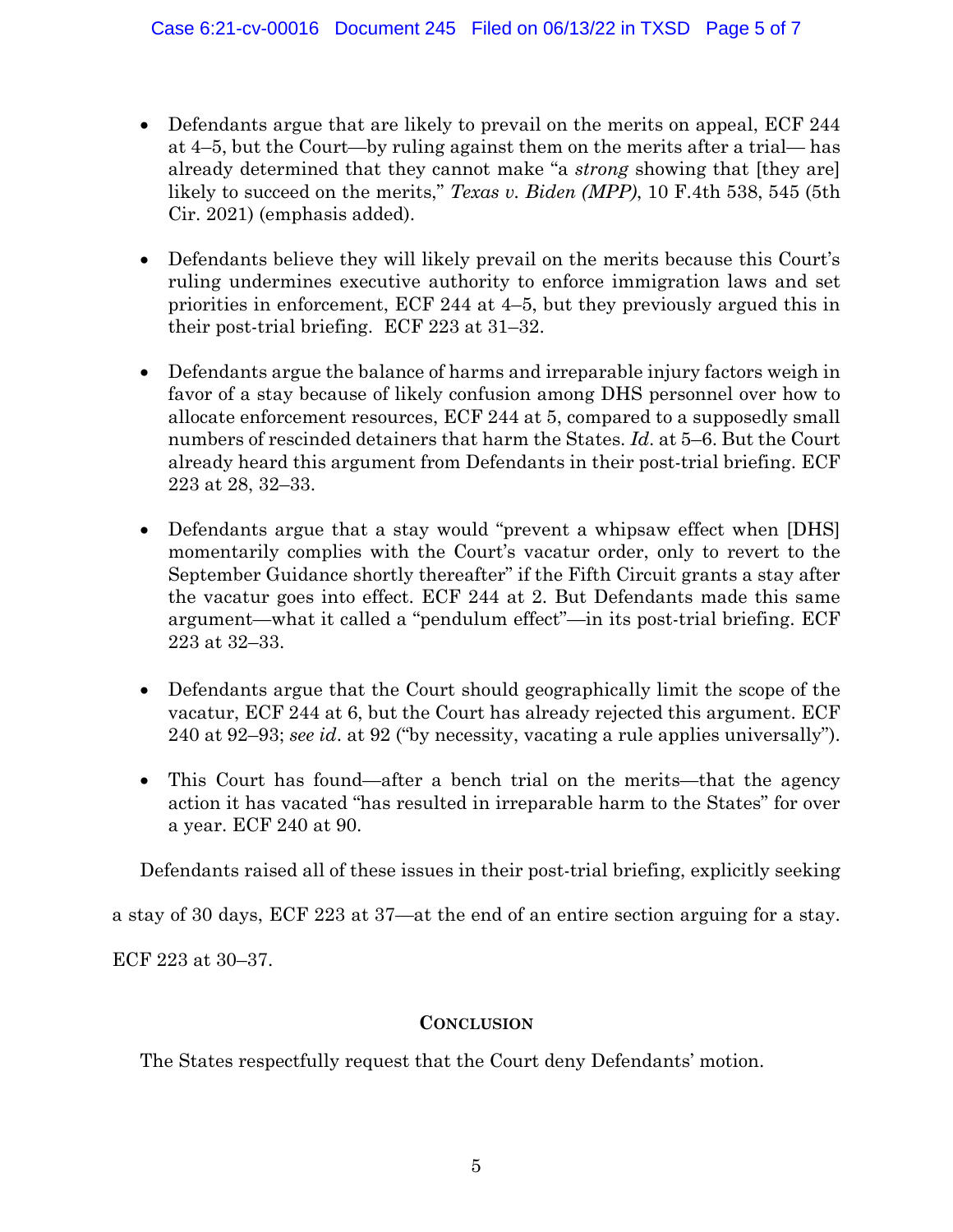Dated: June 13, 2022

KEN PAXTON Attorney General of Texas

BRENT WEBSTER First Assistant Attorney General

PATRICK K. SWEETEN Deputy Attorney General for Special Litigation

Respectfully submitted,

WILLIAM T. THOMPSON Deputy Chief, Special Litigation Unit Texas Bar No. 24088531 Southern District of Texas Bar No. 3053077

*/s/ Ryan D. Walters* RYAN D. WALTERS Special Counsel *Attorney-in-Charge* Texas Bar No. 24105085 Southern District of Texas Bar No. 3369185 ryan.walters@oag.texas.gov

LEIF A. OLSON Special Counsel Texas Bar No. 24032801 Southern District of Texas Bar No. 33695

OFFICE OF THE ATTORNEY GENERAL SPECIAL LITIGATION UNIT P.O. Box 12548 (MC-009) Austin, Texas 78711-2548 Tel.: (512) 936-1414 Fax: (512) 936-0545

**COUNSEL FOR PLAINTIFF STATE OF TEXAS**